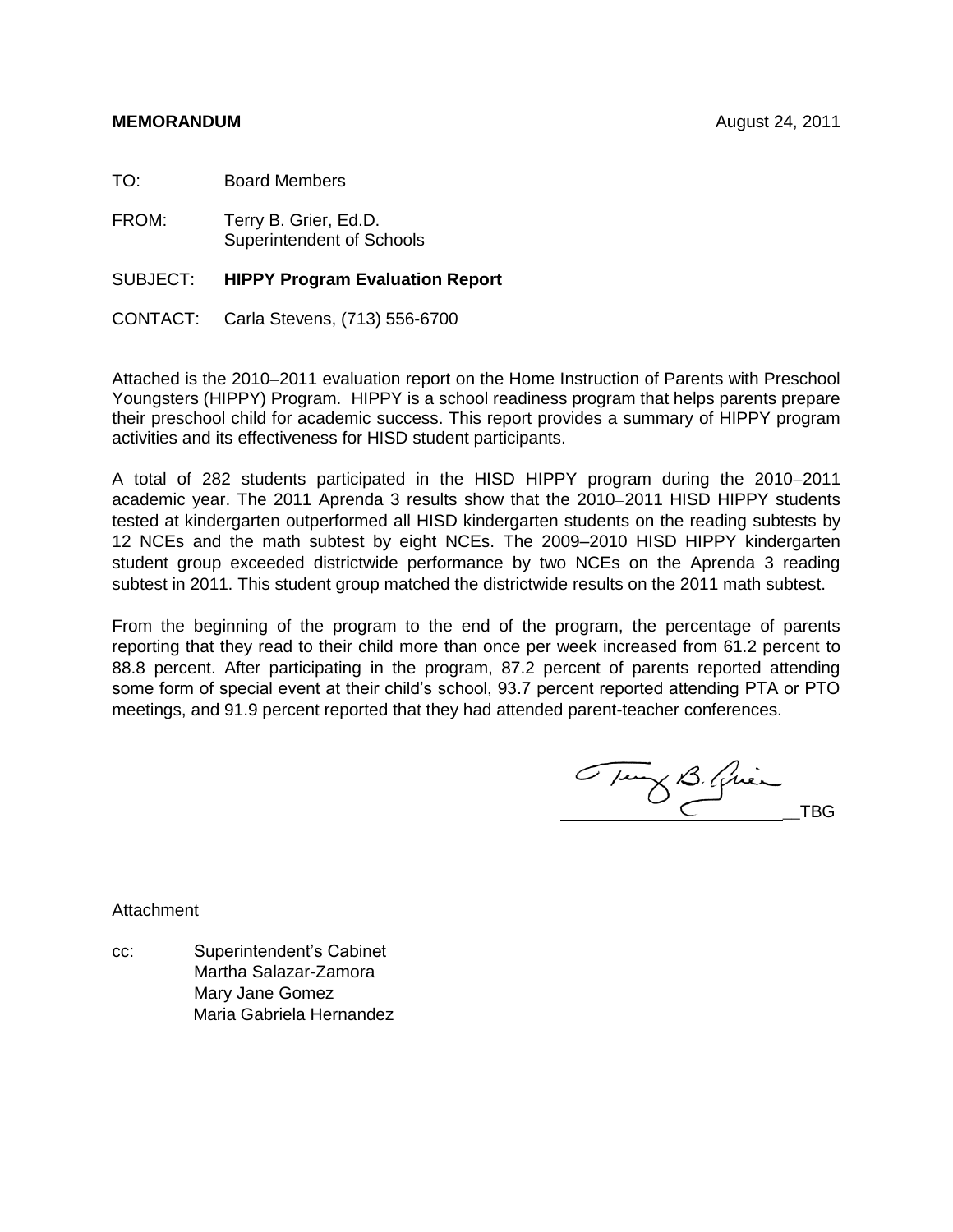

# Home Instruction of Parents of Preschool Youngsters (HIPPY) Program Evaluation 2010−2011

**Department of Research and Accountability Houston Independent School District**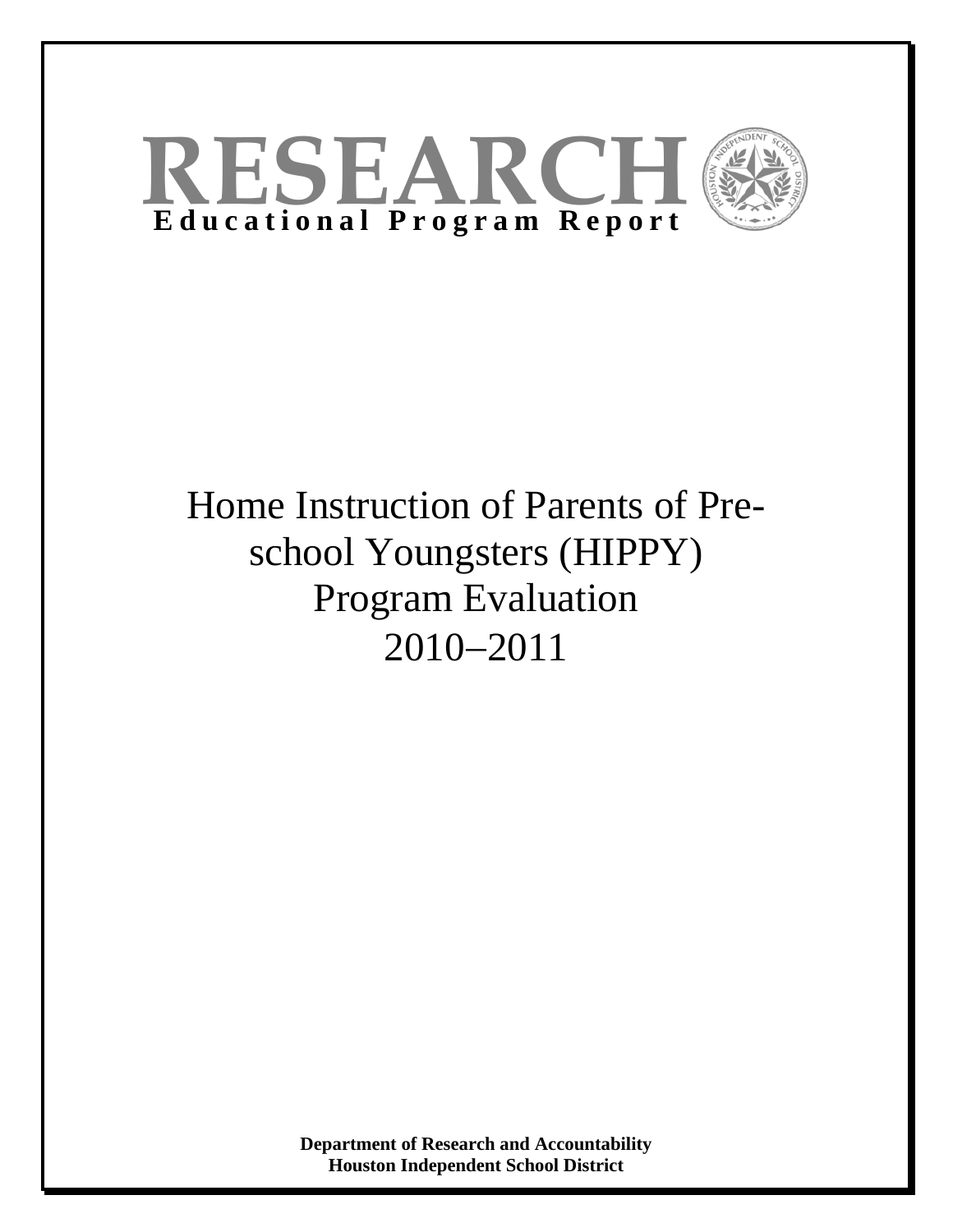

# **2011 Board of Education**

**Paula M. Harris**  PRESIDENT

 **Manuel Rodríguez Jr.**  FIRST VICE PRESIDENT

 **Anna Eastman**  SECOND VICE PRESIDENT

 **Carol Mims Galloway SECRETARY** 

 **Michael L. Lunceford**  ASSISTANT SECRETARY

 **Lawrence Marshall Greg Meyers Harvin C. Moore Juliet K. Stipeche** 

 **Terry B. Grier, Ed.D.**  SUPERINTENDENT OF SCHOOLS

 **Carla Stevens**  ASSISTANT SUPERINTENDENT DEPARTMENT OF RESEARCH AND ACCOUNTABILITY

 **Kathy Terry, Ph.D.**  RESEARCH SPECIALIST

 **Kathryn Thibodeaux**  INTERMEDIATE APPLICATIONS DEVELOPER

 **Venita Holmes, Dr.P.H.**  RESEARCH MANAGER

#### **Houston Independent School District**

Hattie Mae White Educational Support Center 4400 West 18th Street Houston, Texas 77092-8501

Website: www.houstonisd.org

It is the policy of the Houston Independent School District not to discriminate on the basis of age, color, handicap or disability, ancestry, national origin, marital status, race, religion, sex, veteran status, or political affiliation in its educational or employment programs and activities.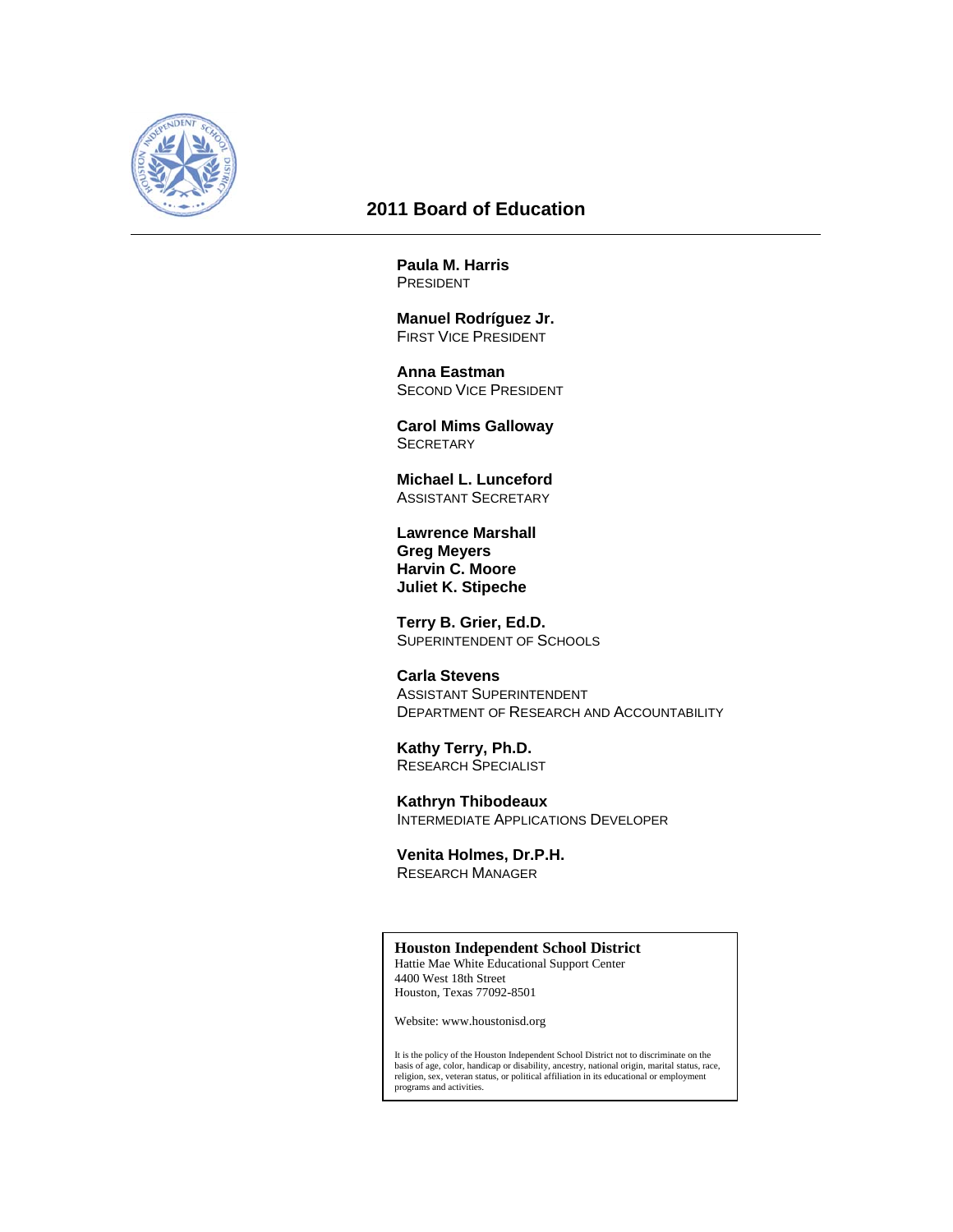# **EXECUTIVE SUMMARY**

# **HIPPY PROGRAM EVALUATION 2010–2011**

#### **Program Description**

Home Instruction for Parents of Preschool Youngsters (HIPPY) is a school readiness program that helps parents prepare their preschool child for academic success. This home-based, family-focused program targets parents from disadvantaged backgrounds to offer educational enrichment opportunities for their three, four, and five-year old children. HIPPY USA authorizes HIPPY programs in the United States and provides operational support and technical assistance to participating school systems and local HIPPY programs nationwide. HIPPY empowers parents as their children's first teacher by giving them the tools and skills needed to work with their children in the home. Specifically, HIPPY promotes school readiness and early literacy through parent involvement by:

- creating an environment that supports parents in their role as the child's first teacher;
- providing a HIPPY curriculum with activities for preschool children, that offers practice in skills that research has proven crucial to school readiness;
- designing the HIPPY curriculum so that parents from disadvantaged backgrounds (i.e., those with limited or unsuccessful schooling, and/or limited financial resources) can be successful teachers of their own children; and
- helping parents understand what their child is learning and how that supports future learning.

The HIPPY program was first implemented by the Early Childhood Department as a pilot program in the Houston Independent School District (HISD) during the 1993–1994 academic school year. During the 2010–2011 school year, the program was staffed by one coordinator and twelve home instructors who served 282 children in eleven elementary schools and one early childhood center (ECC) located throughout the district. HIPPY operated at the following school sites: Brookline, DeChaumes, Durkee, Farias ECC, Foster, Garcia, Garden Oaks, J.R. Harris, J.P. Henderson, Park Place, Port Houston, and Roosevelt. All of the home instructors were parents of preschoolers and/or had young children attending the school to which they were assigned. The program is now operated by the HISD Department of Parent Engagement. This program evaluation aligns to HISD's strategic direction which focuses on the core initiative: Rigorous Instructional Standards and Supports.

#### *The HIPPY Model*

The HIPPY program model uses the following strategies: (1) the use of a developmentallyappropriate 30-week curriculum in English or Spanish; (2) the use of role-play as the method of teaching, staffed by part-time home instructors, and supervised by a coordinator; and (3) the use of home visits combined with group meetings to provide parents with the tools and materials that enable them to work directly and effectively with their child (HIPPY USA, n.d). A typical HIPPY program site can serve up to 180 children and their families, with one coordinator and 12–18 part-time home instructors.

#### *Home Instructors and Program Coordinator*

A typical Home Instructor provides services to 30 parents with children. The home instructor's main responsibility is to deliver the curriculum to his/her assigned parents. As such, home instructors are required to schedule their own appointments and meet with their assigned parents at the parent's home once a week for a period of 30 weeks. During a home visit, instructors provide parents with a packet containing the week's activities. The home instructor engages in role-play with the parent often using his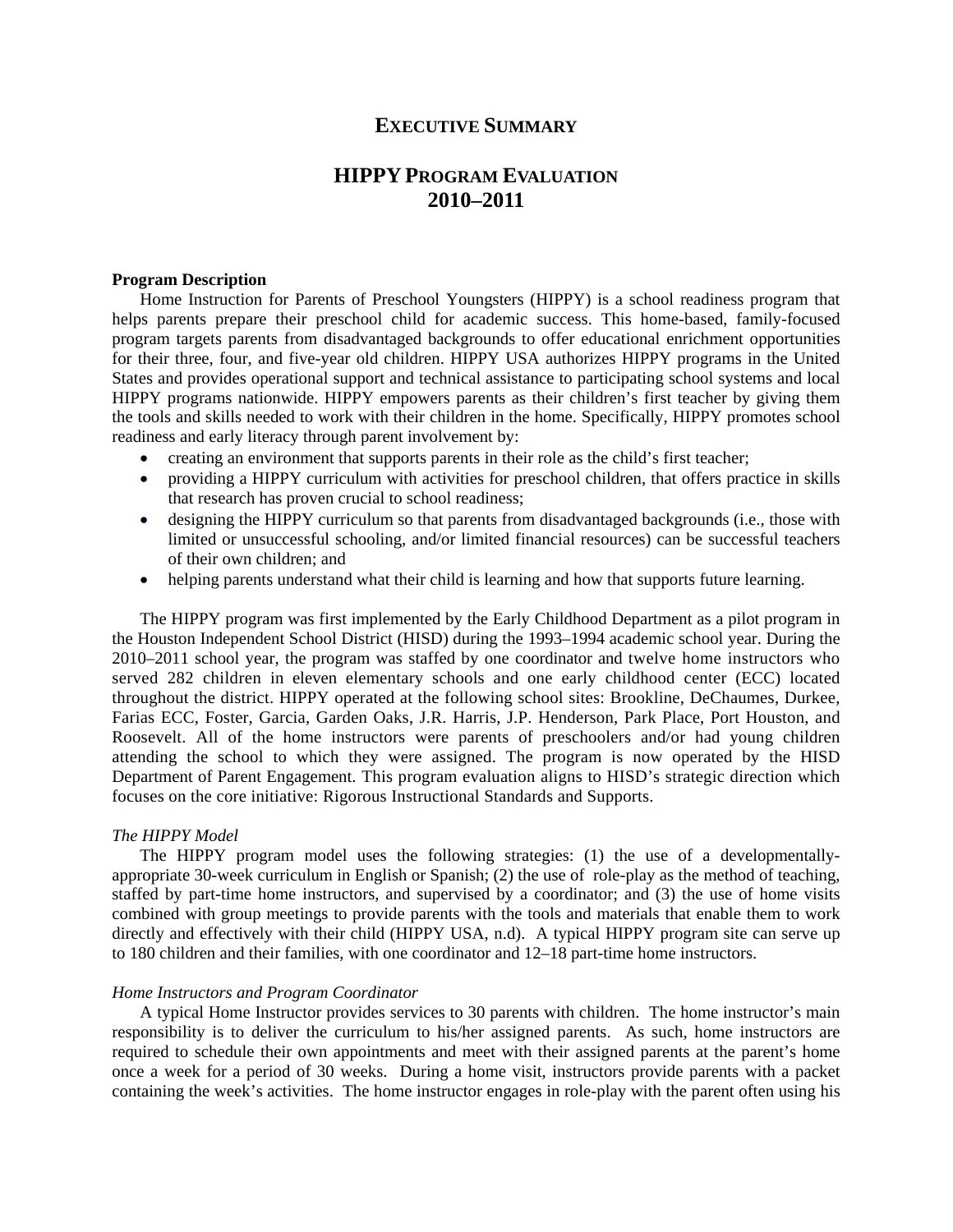or her own child. However, the home instructor does not work directly with the child participant.

Home instructors are part-time employees of HISD and work approximately 20 hours a week. The home instructors received weekly HIPPY training conducted by a full-time HIPPY coordinator. The program coordinator recruited and trained home instructors, organized group meetings, developed enrichment activities, and helped to recruit participating schools and parents into the program.

# **Key Findings**

What were the demographic characteristics of HISD students who participated in HIPPY?

• A total of 282 students participated in the HISD HIPPY program during the 2010−2011 academic year. Demographic characteristics were validated on 159 of the participants using student information databases. The majority of the students were female (56.0 percent) and Hispanic (94.3 percent). Additionally, 79.3 percent of the students were identified as limited English proficient (LEP), at-risk of dropping out of school (88.0 percent), and economically disadvantaged (95.6 percent).

In addition to traditional instructional lessons, what enrichment activities were conducted for the HISD HIPPY participants in the 2010–2011 school year?

• In addition to home instruction lessons, HISD HIPPY parents and students participated in enrichment activities. Parents participated in several leadership workshops and informational sessions. Students, parents, and their families were also engaged in activities at the Houston Children's Museum. These activities were designed to encourage parents to be more involved in their children's learning and develop leadership skills.

How did HISD students who participated in HIPPY perform on standardized tests and assessments?

- The Aprenda 3 results show that the 2010−2011 HISD HIPPY students tested at kindergarten outperformed all HISD kindergarten students on the reading subtests in 2011 by 12 NCEs and the math subtest by eight NCEs.
- To demonstrate trends in performance, the 2009–2010 HISD HIPPY kindergarten student group exceeded districtwide performance by two NCEs on the Aprenda 3 reading subtest in 2011. This student group matched the districtwide results on the 2011 math subtest.
- Test results of the 2009–2010 HISD HIPPY students tested at first grade revealed that these participants outperformed all HISD students on the reading and math Aprenda 3 subtests by five and two NCEs, respectively.
- In 2011, 76.4 percent of the HISD HIPPY students scored 'developed' at the beginning of the year (BOY) and 100 percent scored 'developed' at the end of the year (EOY) on Inventory 2 (identify letters). On Inventory 6 (identify initial sounds), 70.6 percent of kindergarten students tested 'developed' at BOY, while 100 percent tested 'developed' at EOY.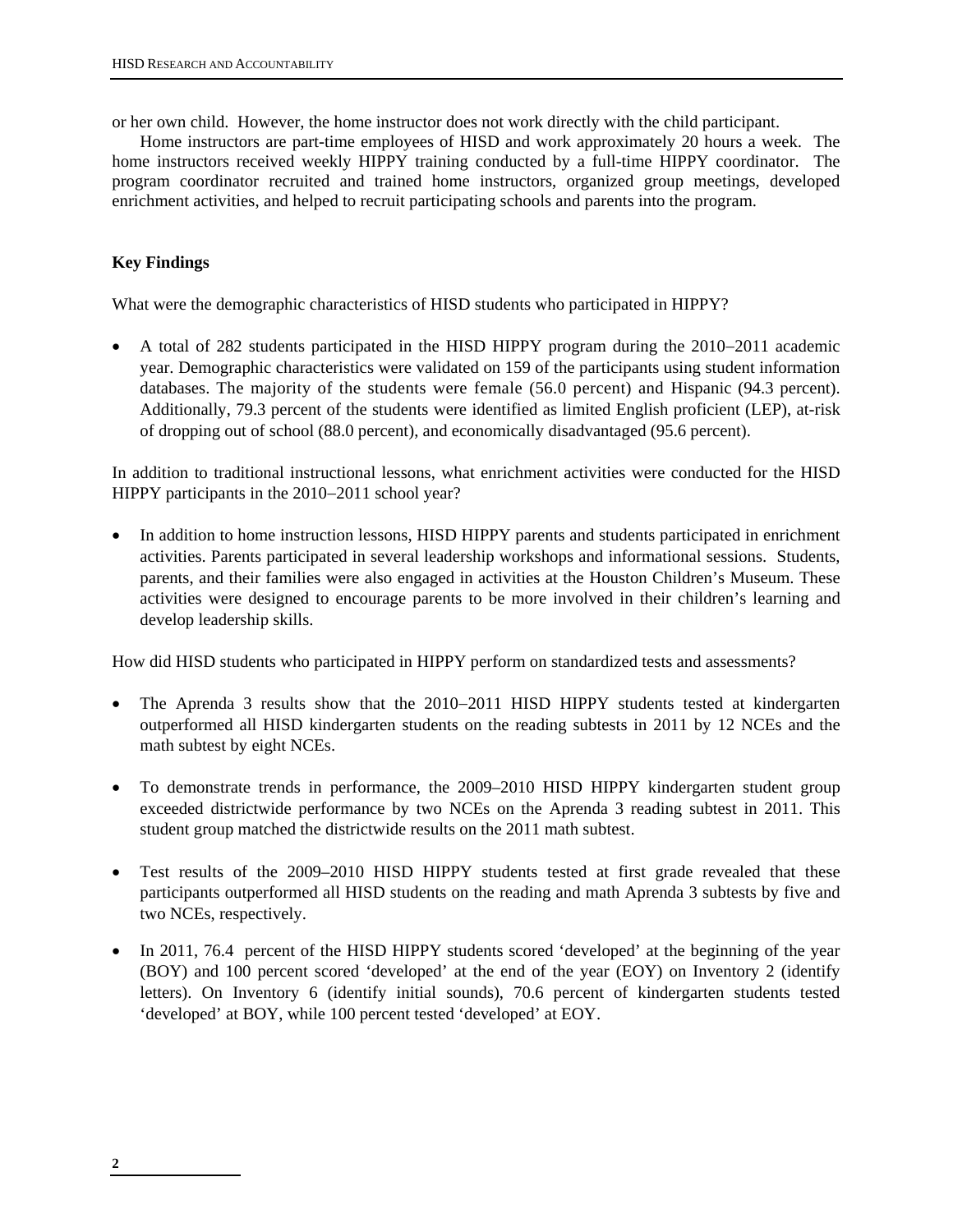How has parental involvement in the home and school increased as a result of participation in the HISD HIPPY program?

- From before participating to after participating in the program, the percentage of parents reporting reading to their child more than once per week increased from 61.2 percent to 88.8 percent.
- After participating in the program, 87.6 percent of parents reported attending some form of special event at their child's school, 93.7 percent reported attending PTA or PTO meetings, and 91.9 percent reported that they had attended parent-teacher conferences.

# **Recommendations**

- 1. The vast majority of HISD HIPPY students are enrolled in prekindergarten programs. Consequently, there is limited standardized assessment and test data available on HISD HIPPY students. Continued identification and tracking of student performance longitudinally will provide more information on the long-term impact of the program on student achievement as students are promoted and tested on norm-referenced and state-mandated tests.
- 2. Due to positive academic achievement outcomes of HISD HIPPY students, the district should consider continued support for the HIPPY program. The program administration should consider expanding the program to reach a higher proportion of students in all ethnic groups.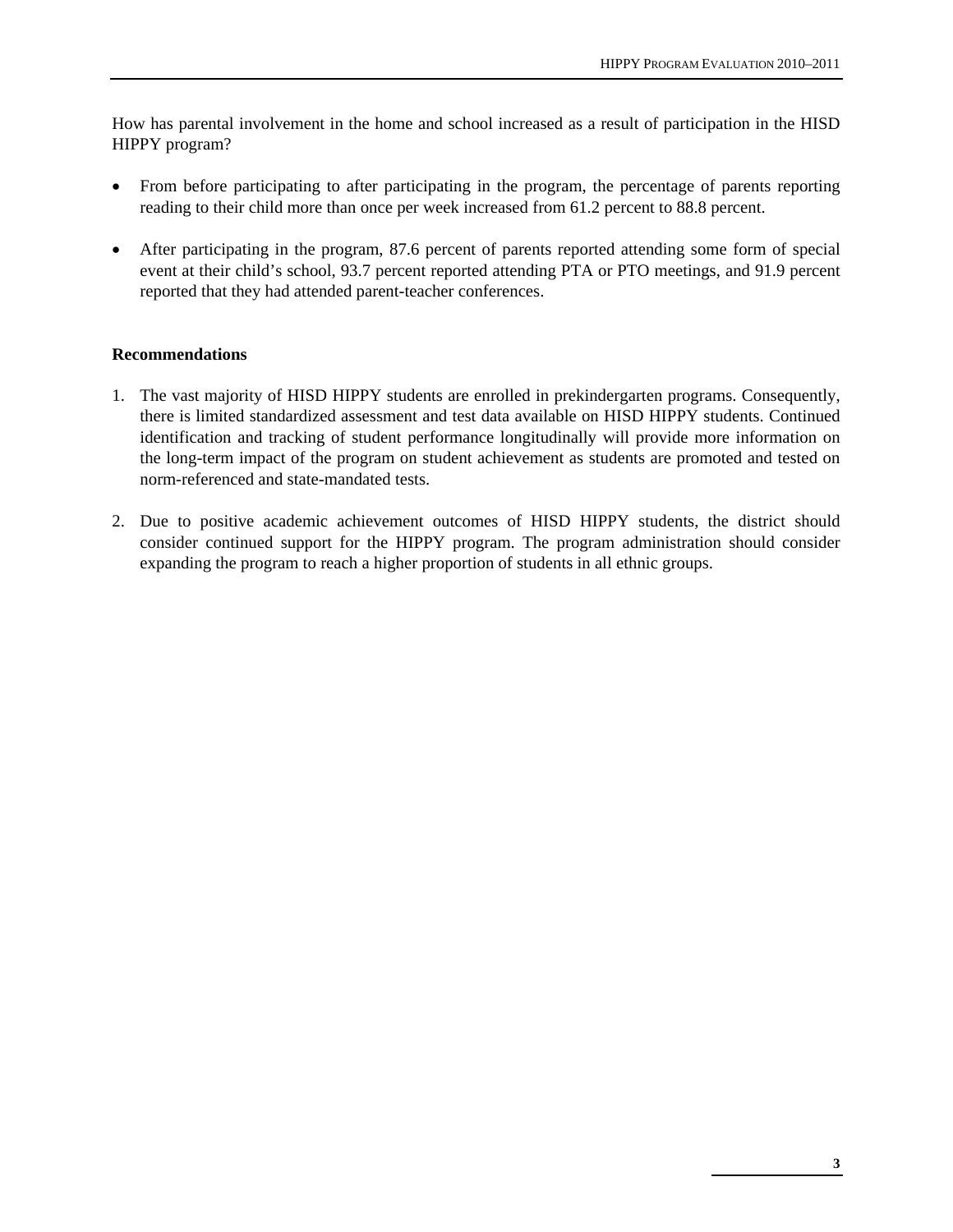# **HIPPY PROGRAM EVALUATION 2010–2011**

#### **Program Description**

Home Instruction for Parents of Preschool Youngsters (HIPPY) is a school readiness program that helps parents prepare their preschool child for academic success. HIPPY is home-based, family-focused program providing parents from disadvantaged backgrounds educational enrichment opportunities for their three, four, and five-year old children. The program was designed by Dr. Avima Lombard of the National Council of Jewish Women Research Institute (Hebrew University of Jerusalem). HIPPY USA authorizes HIPPY programs in the United States, and provides operational support and technical assistance to participating school systems and local HIPPY programs nationwide. HIPPY empowers parents as their children's first teacher by giving them the tools and skills needed to work with their children in the home. Specifically, HIPPY promotes school readiness and early literacy through parent involvement by:

- creating an environment that supports parents in their role as the child's first teacher;
- providing a HIPPY curriculum with activities for preschool children, that offers practice in skills that research has proven crucial to school readiness;
- designing the HIPPY curriculum so that parents from disadvantaged backgrounds (i.e., those with limited or unsuccessful schooling, and/or limited financial resources) can be successful teachers of their own children; and
- helping parents understand what their child is learning and how that supports future learning.

The HIPPY program was first implemented by the Early Childhood Department as a pilot program in the Houston Independent School District (HISD) during the 1993–1994 academic school year. During the 2010–2011 school year, the program was staffed by one coordinator and twelve home instructors who served 282 children in eleven elementary schools and one early childhood center (ECC) located throughout the district. HIPPY operated at the following school sites: Brookline, DeChaumes, Durkee, Farias ECC, Foster, Garcia, Garden Oaks, J.R. Harris, J.P. Henderson, Park Place, Port Houston, and Roosevelt. All of the home instructors were parents of preschoolers and/or had young children attending the school to which they were assigned.

## *The HIPPY Model*

The HIPPY program model uses the following strategies: (1) the use of a developmentally appropriate 30-week curriculum in English or Spanish; (2) the use of role-play as the method of teaching, staffed by part-time home instructors, and supervised by a coordinator; (3) and the use of home visits combined with group meetings to provide parents with the tools and materials that enable them to work directly and effectively with their child (HIPPY USA, n.d). A typical HIPPY program site can serve up to 180 children and their families, with one coordinator and 12–18 part-time home instructors.

#### *The HIPPY Curriculum*

 HIPPY instructional materials are standardized and include story books, weekly activity packets, and manipulatives. There are 30 activity packets for use throughout the school year. Each weekly packet includes approximately 10 activities for parents and children. These activity packets concentrate on language development, sensory and perception discrimination skills, and problem solving. The materials are available in both Spanish and English and are designed to enable parents with little or no formal schooling to teach their children successfully.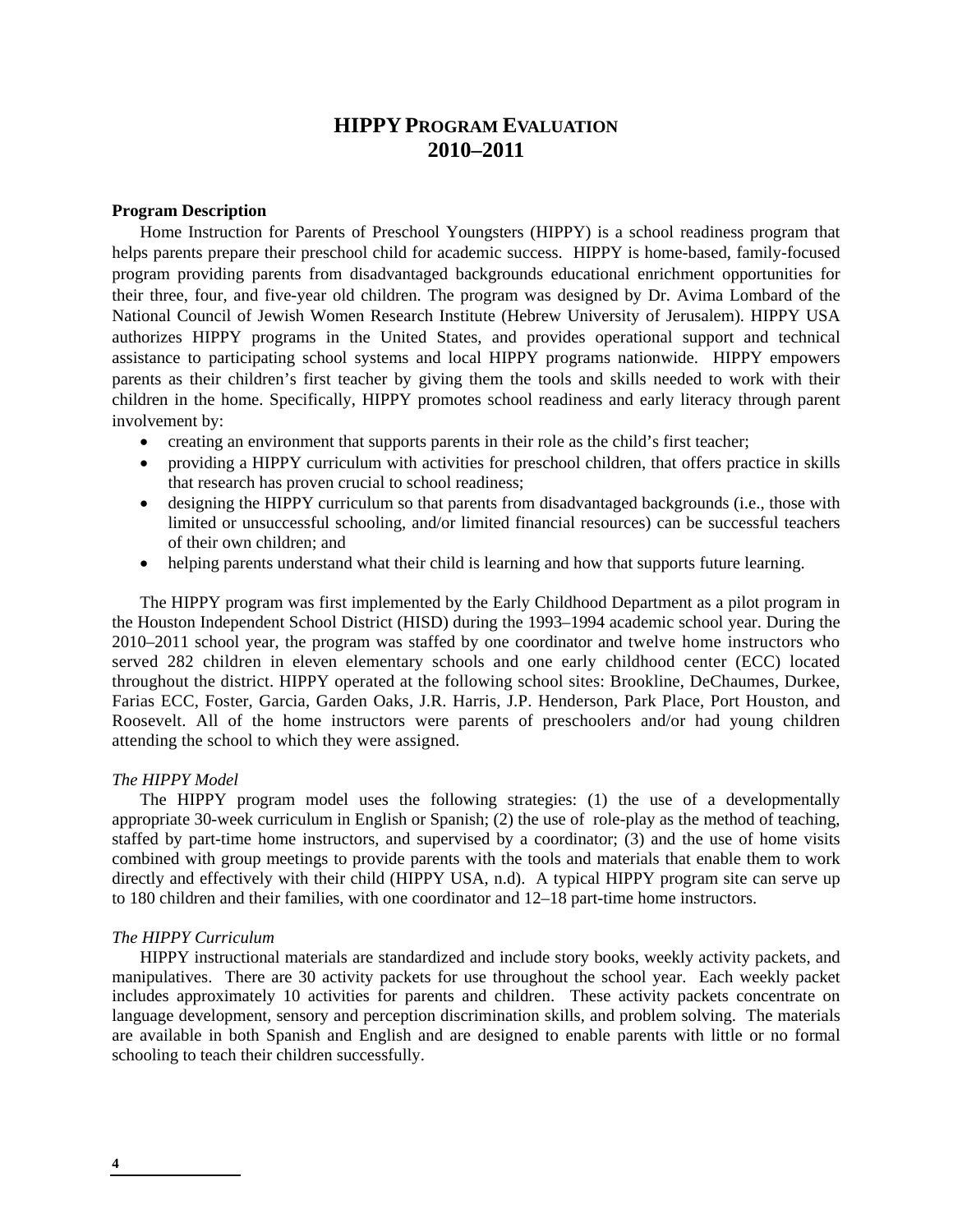#### *Home Instructors and Program Coordinator*

A typical Home Instructor provides services to 30 parents with children. The home instructor's main responsibility is to deliver the curriculum to his/her assigned parents. As such, home instructors are required to schedule their own appointments and meet with their assigned parents at the parent's home once a week for a period of 30 weeks. During a home visit, home instructors provide parents with a packet containing the week's activities. The home instructor engages in role-play with the parent often using his or her own child. However, the home instructor does not work directly with the child participant.

Home instructors are part-time employees of HISD and work approximately 20 hours a week. The recruitment procedure for home instructors required that they have (1) a child of appropriate age, to engage in the HIPPY curriculum, (2) a high school diploma or Graduation Equivalent Diploma (GED), (3) a valid Texas Drivers License, (4) transportation, and (5) a valid permit to work in the United States. The home instructors received weekly HIPPY training conducted by a full-time HIPPY coordinator. The program coordinator recruited and trained home instructors, organized group meetings, developed enrichment activities, and helped to recruit participating schools and parents into the program.

#### *Staff and Group Meetings*

Staff meetings provide home instructors with practice of the week's activities. These meetings allow home instructors to review and practice the role-playing lesson as it will be taught to the parent. Furthermore, home instructors learn from other home instructors and the coordinator about circumstances and situations that may arise while they are training parents. On the other hand, group meetings were designed to gather parents of HIPPY children to discuss information and provide parents a time to ask questions. These meetings often provided valuable information of available services and local resources that could potentially benefit the families of HIPPY children. In addition, group meetings allow parents an opportunity to meet with other program participants, share and learn from each other's experience, and to receive additional support and information from the community.

#### **Program History**

The HIPPY program was first implemented in HISD during the 1993–1994 academic school year to help parents become actively involved in their child's education at an early age. The program was operated by the Early Childhood Department. In its first year of implementation, the program served 216 students and their families in eight elementary schools, and three early childhood centers throughout the district. These schools were Brookline, Crespo, Farias, Garcia, Halpin, J.R. Harris, J.P. Henderson, N.Q. Henderson, Lantrip, Mistral, Park Place, and Port Houston. All of the home instructors were parents of preschoolers and/or had young children attending the school to which they were assigned. The program is now operated by the HISD Department of Parent Engagement.

**Figure 1** (page 6) displays the number of students served by the HISD HIPPY program over the past nine years. No data were available in 2000–2001 and 2005–2006 to fully display a ten-year trend. However, using historical data records up to current information, approximately 2,031 students have participated in the program since its inception (HIPPY Report, 2008–2009). Figure 1 shows a steady decline in participation from 2001–2002, with a slight increase in participation in 2004–2005. A substantial drop in participation was noted in 2006–2007 from 2004–2005, although there was no previous year data available. This downward trend had been due to funding cuts in the program over the years. However, recent budgeting changes led to a significant increase in the number of children served from 75 students in 2008–2009 to 282 students in the current year.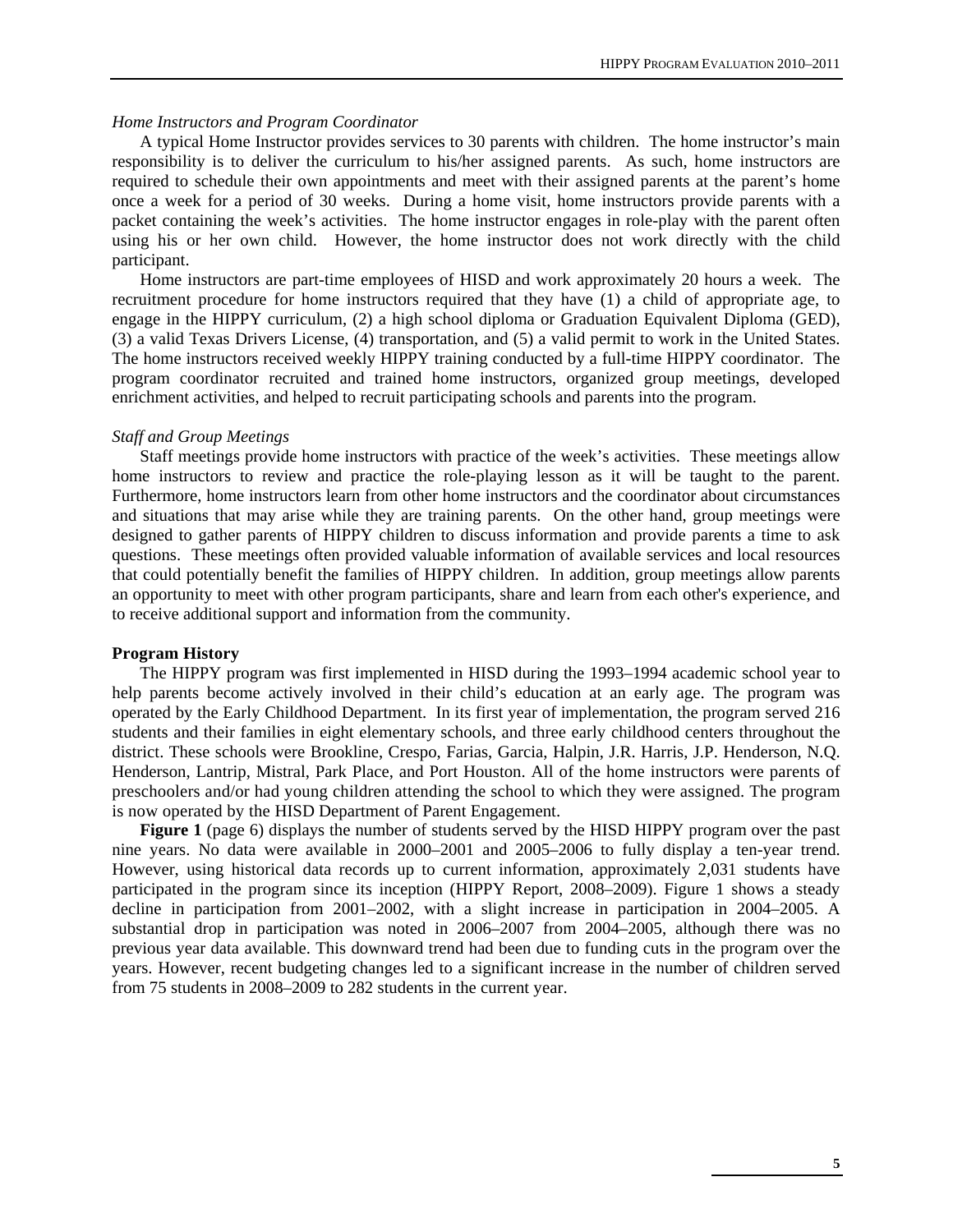

Figure 1. HISD HIPPY Participation, 2001–2002 through 2010–2011

#### **Purpose of the Evaluation Report**

This report was intended to address the following research questions:

- 1. What were the demographic characteristics of HISD students who participated in HIPPY?
- 2. In addition to traditional instructional lessons, what enrichment activities were conducted for the HISD HIPPY participants in the 2010–2011 school year?
- 3. How did HISD students who participated in HIPPY perform on standardized tests and assessments?
- 4. How has parental involvement in the home and school increased as a result of participation in the HISD HIPPY program?

# **Review of Literature**

In general, the literature on parent involvement overwhelmingly demonstrates that there is a positive relationship between parent involvement and student achievement. More specifically, the research shows that when parents are involved, students have higher grades, test scores, attend school on a regular basis, are more motivated, have higher levels of self-esteem, have lower rates of suspension, and show improved behavior at home and school (Henderson & Mapp, 2002). While any form of involvement is better than no involvement at all, there are strong indications that the most effective forms of involvement are those which engage parents in working directly with their children on learning activities in the home (Henderson & Mapp, 2002). The research also shows that the earlier in a child's educational process parent engagement begins, the more powerful the effects will be (Kagitcibasi, Sunar, & Bekman, 2001). Early childhood programs with strong parent involvement components have amply demonstrated the effectiveness of this approach (Jordan, Snow, & Porche, 2000; Mathematica Policy Research, 2001;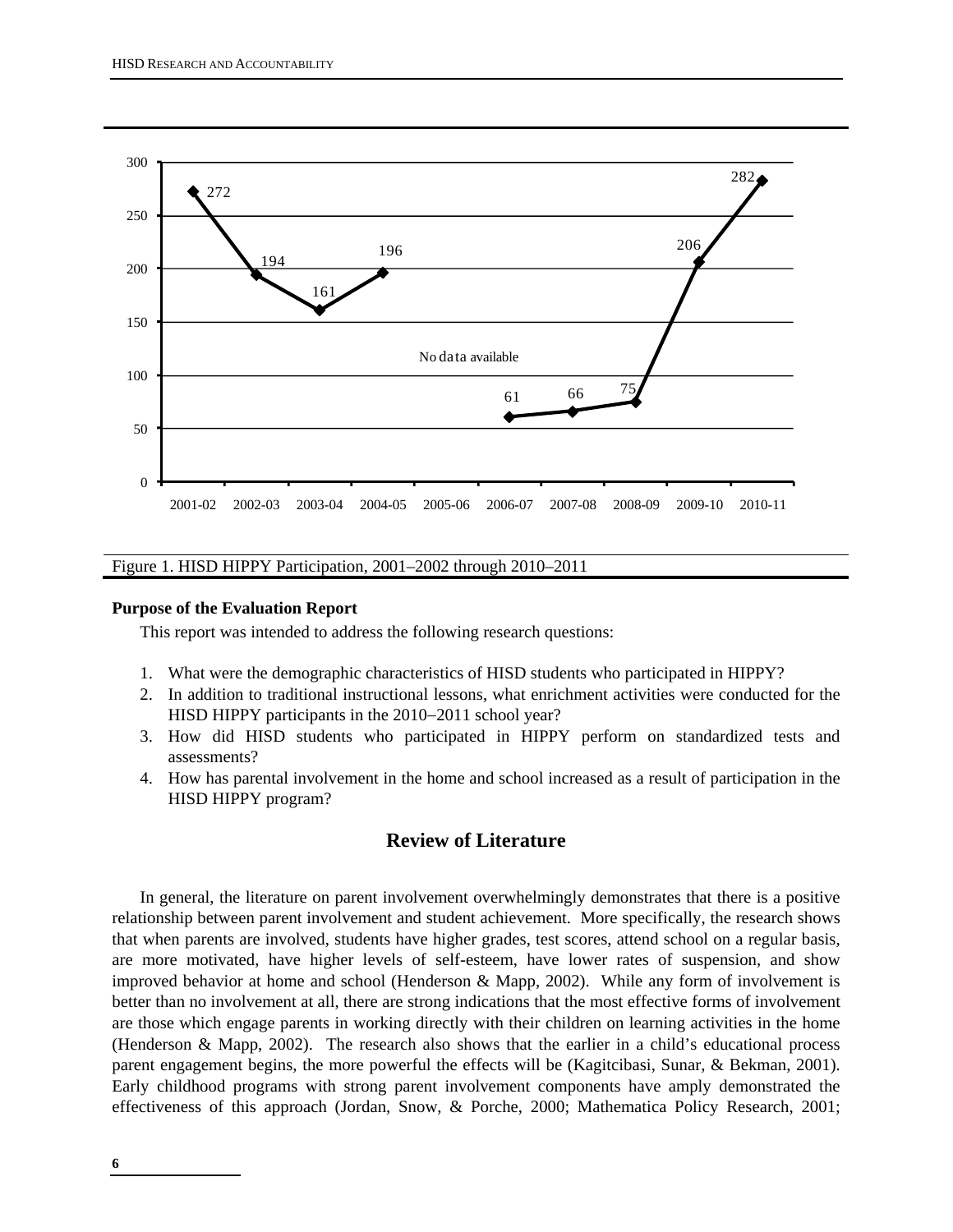Starkey & Klein, 2000).

Two of the studies reviewed for this literature specifically focused on the effects of the HIPPY program on student outcomes. In the first study (Baker, Piotrkowski, & Brooks-Gunn, 1998), researchers examined the impact of the HIPPY program in a New York school district. The study followed two cohorts of 182 HIPPY program participants and control-group children over a three-year period (from kindergarten through the first grade). The findings from the study were mixed. In the first cohort, researchers found that HIPPY children outperformed control group children on measures of cognitive skills at the end of kindergarten, on measures of classroom adaptation at the beginning of the first and second grades, and on a standardized reading test at the end of first grade. However, in the second cohort the researchers found no significant differences between the HIPPY participants and the students control group. From their analyses of the data, the researchers concluded that the results may reflect the "variations of the effects of programs within communities (p. 584)," and cautions against generalizing single sample, single-site visit evaluations. Thus, they recommended further studies be conducted to validate the findings.

The second study was a ten-year study conducted by researchers in Turkey (Kagitcibasi et al., 2001). In this study, participants were randomly assigned to one of four settings: a HIPPY program, home care provided by mothers with no support, childcare without education, and educational nursery schools. The study found that in the short term, children in both HIPPY and nursery school settings made greater gains than children in the other two groups. However, seven years after completing the programs, HIPPY children showed greater gains in reading and math than children in the other three groups. The study also found that these students were more likely to stay in school than their counterparts. While the results from the study were impressive, these results should be taken with caution as the results do not take into account cultural differences.

# **Methods**

#### **Data Collection and Analysis**

Student data for this report were obtained using a variety of sources. First, a list of HISD HIPPY participants for the 2010–2011 academic school year was acquired from the program administrator. Next, enrollment and demographic information were verified using the Public Education Information Management System (PEIMS) and the Chancery database. The HISD HIPPY program serves students who are as young as three years old; enrollment and demographic characteristics for these students were not included in PEIMS and Chancery.

To measure academic achievement of HISD students who participated in the HISD HIPPY program, the spring 2011 test results were extracted from the Aprenda 3 test database. Aprenda 3 is a normreferenced test, generally administered to students classified as English language learners (ELL) in grades K–8. Students who received reading and language arts instructions in Spanish are typically administered the Aprenda 3 test. The reading and math normal curve equivalent (NCE) scores were summarized for this report. NCE scores allow the comparison of student performance from different test administrations, because the NCE units have the same meaning across tests, subtests, and grade levels. The academic performance of HISD HIPPY students on the Aprenda 3 was compared to districtwide student performance for the 2010−2011 school year.

The majority of 2010-2011 HIPPY students are classified as prekindergarten. It is not until these students enroll in kindergarten that Aprenda 3 performance can be measured. Consequently, the 2009−2010 HISD HIPPY students' 2011 performance results were included in the comparative analysis to capture kindergarten performance and to assess performance over time. Less than five students took the Stanford 10 at kindergarten, first, and second grades, thus, performance results on this test and for these students were not reported.

The El Inventario de Lectura en Español de Tejas (Tejas LEE) provides another measure of student performance for students who receive instruction in Spanish. The results for Tejas LEE are recorded as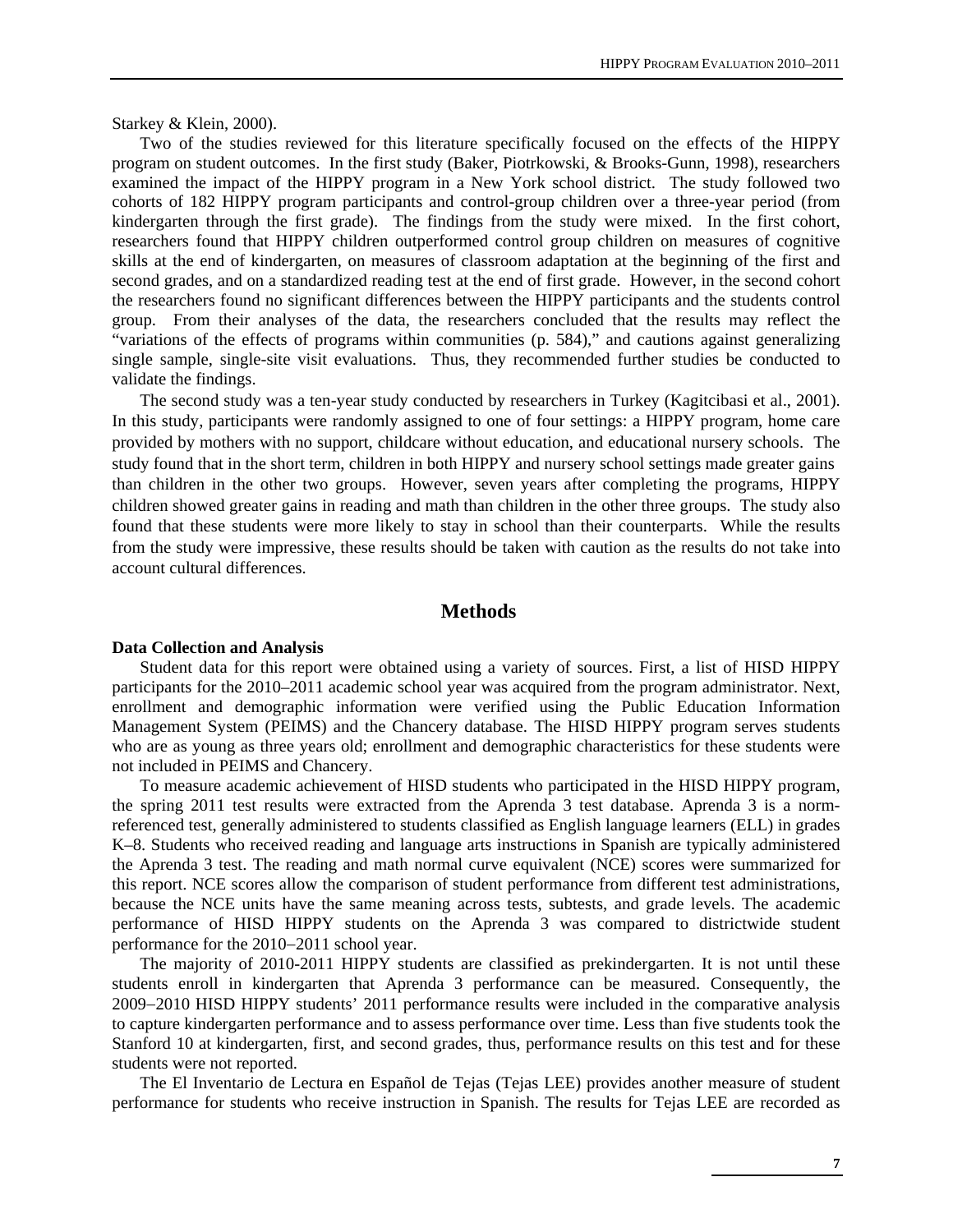"Desarrollado (D)," "Nivel esperado (NE)," and "Nivel de intervencion (NI)." Students who score "Desarrollado" have mastered the skill. Students who score "NE" are performing at a level expected for that grade and time point. Students who score "NI" are performing well below the expected level for the grade level and time point. The assessment includes nine inventories. For this report, only the percent of students 'developed' at the beginning of the year (BOY) and the end of the year (EOY) were reported on Inventory 2 (identify letters) and Inventory 6 (identify initial sounds). These inventories provide information regarding student's development of fundamental skills to master reading as they progress through school.

To assess the levels of parental involvement of HIPPY program participants during the 2010–2011 school year, parents were asked to complete a parent involvement survey both prior to and after participating in the HIPPY program. The survey, designed and distributed by HIPPY USA, contains 29 Likert-scale questions about parental involvement in the home, at school, and interaction with school staff. All parents were asked to complete the survey, during the first and last weeks of the program. The data obtained from the completed surveys were compiled in Microsoft Excel, and later analyzed using the Statistical Package for Social Sciences (SPSS). Descriptive statistics (both frequencies and percentages) were then used to summarize parents' responses.

# **Results**

#### **What were the demographic characteristics of HISD students who participated in HIPPY?**

The HIPPY program administrator identified 282 students as participants during the 2010−2011 academic year. Demographic characteristics for 159 of the students were found in PEIMS and Chancery databases. **Table 1** (page 9) presents the data. It is apparent that the majority of students were female (56.0 percent) and Hispanic (94.3 percent). Additionally, 79.3 percent of the students were identified as limited English proficient (LEP), while 95.6 percent were economically disadvantaged. When disaggregated by grade level, 84.3 percent were in prekindergarten and 15.7 percent were in kindergarten.

# **In addition to traditional instructional lessons, what enrichment activities were conducted for the HISD HIPPY participants in the 2010**−**2011 school year?**

Students and parent participants in the 2010−2011 school year were provided enrichment activities in addition to home instruction lessons. These activities were designed to encourage parents to be more involved in their children's learning and develop leadership skills. The enrichment activities during the 2010−2011 school year were as follows:

#### *Prevention Series for Parent Leaders*

The HISD HIPPY program partnered with the City of Houston to bring education to parents on breast cancer awareness. Parents also were able to participate in an eight-week course focused on improving nutritional habits and increasing physical activity. The Houston Fire Department also taught HIPPY parents about fire prevention.

#### *Parent Workshops*

The HISD Reading Department provided a workshop for parents regarding reading skills for all ages. In addition, the Houston Public Library staff members came to HIPPY schools with their mobile unit and introduced parents to the different programs they provide for families. The HISD Parent Engagement Department conducted parent informational sessions on nutrition and parents' rights and responsibilities.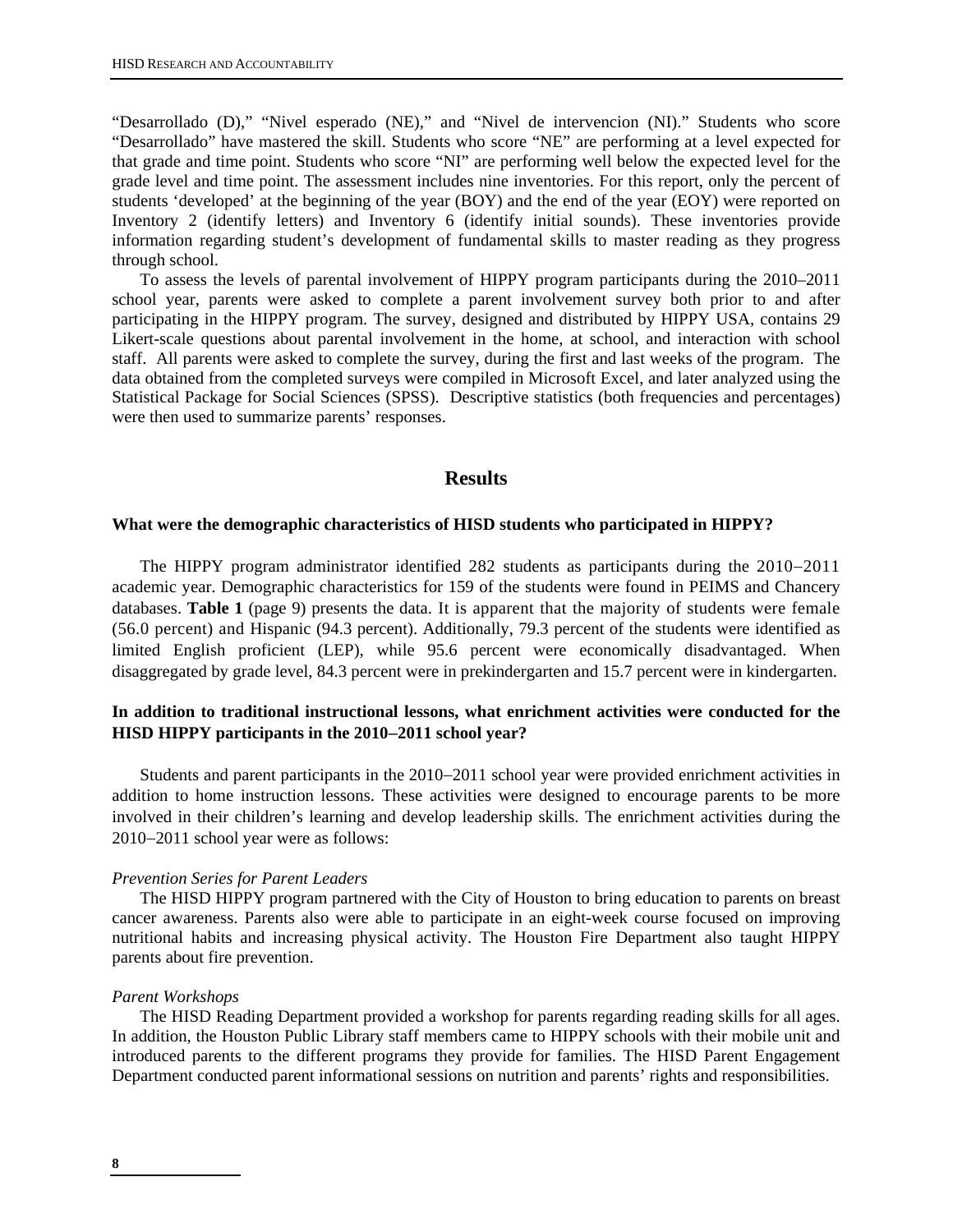| Table 1. The Demographic Characteristics of the 2010–2011 IIII 1 1 Student I optifation |                |               |  |  |  |
|-----------------------------------------------------------------------------------------|----------------|---------------|--|--|--|
|                                                                                         | $2010 - 2011$  |               |  |  |  |
|                                                                                         | N(282)         | Percent       |  |  |  |
|                                                                                         | $\mathbf n$    | $\frac{0}{0}$ |  |  |  |
| <b>Total</b>                                                                            | 159            | 100.0         |  |  |  |
| Gender                                                                                  |                |               |  |  |  |
| Male                                                                                    | 70             | 44.0          |  |  |  |
| Female                                                                                  | 89             | 56.0          |  |  |  |
| Ethnicity                                                                               |                |               |  |  |  |
| Asian                                                                                   | $\mathbf{1}$   | 0.6           |  |  |  |
| African American                                                                        | 5              | 3.1           |  |  |  |
| Hispanic                                                                                | 150            | 94.3          |  |  |  |
| White                                                                                   | $\overline{2}$ | 1.3           |  |  |  |
| Two or More                                                                             | $\mathbf{1}$   | 0.6           |  |  |  |
| Grade                                                                                   |                |               |  |  |  |
| PK                                                                                      | 134            | 84.3          |  |  |  |
| $\bf K$                                                                                 | 25             | 15.7          |  |  |  |
| <b>Limited English Proficiency</b>                                                      |                |               |  |  |  |
| Yes                                                                                     | 126            | 79.3          |  |  |  |
| No                                                                                      | 33             | 20.7          |  |  |  |
| Economically                                                                            |                |               |  |  |  |
| <b>Disadvantaged</b>                                                                    |                |               |  |  |  |
| Yes                                                                                     | 152            | 95.6          |  |  |  |
| No                                                                                      | $\tau$         | 4.4           |  |  |  |
| At-Risk                                                                                 |                |               |  |  |  |
| Yes                                                                                     | 140            | 88.0          |  |  |  |
| $\rm No$                                                                                | 19             | 12.0          |  |  |  |

**Table 1: The Demographic Characteristics of the 2010–2011 HIPPY Student Population** 

TEAM project presented a workshop on Bullying and Positive Behavior. Houston Park and Recreations informed parents about the different free services the public educational entities offer to the community, such as swimming lessons, free entrances to the museums and the zoo.

#### *Leadership Activities for Home Instructors*

The HIPPY kickoff took place at the Sky Ranch Van in Houston in November, 2010. During the kickoff meeting Home Instructors shared best practices with other Home Instructors for around the state of Texas. The HIPPY Home Instructors supported the Parent Engagement Department at the National Parental Involvement Day. One HIPPY mother from Port Houston and her five year old presented an art work to the guest speaker, along with the story book represented in the picture.

For the second year in a row, Intercultural Development Research Association's Annual La Semana Del Niño Institute invited HIPPY Houston to make a presentation to parents. Houston Home Instructors presented in English and Spanish on the topic "The best teacher for your child is YOU," in April 2011.

#### *Trip to the Children's Museum of Houston*

During the fall of 2010, HIPPY students, parents, and family members participated in a "family night" at the Children's Museum of Houston (CMH). Approximately, 1,007 attendees were encouraged to explore the CMH with hands-on math and literacy learning activities. This educational event provided family members and students with an opportunity to discover and experience the programs offered at the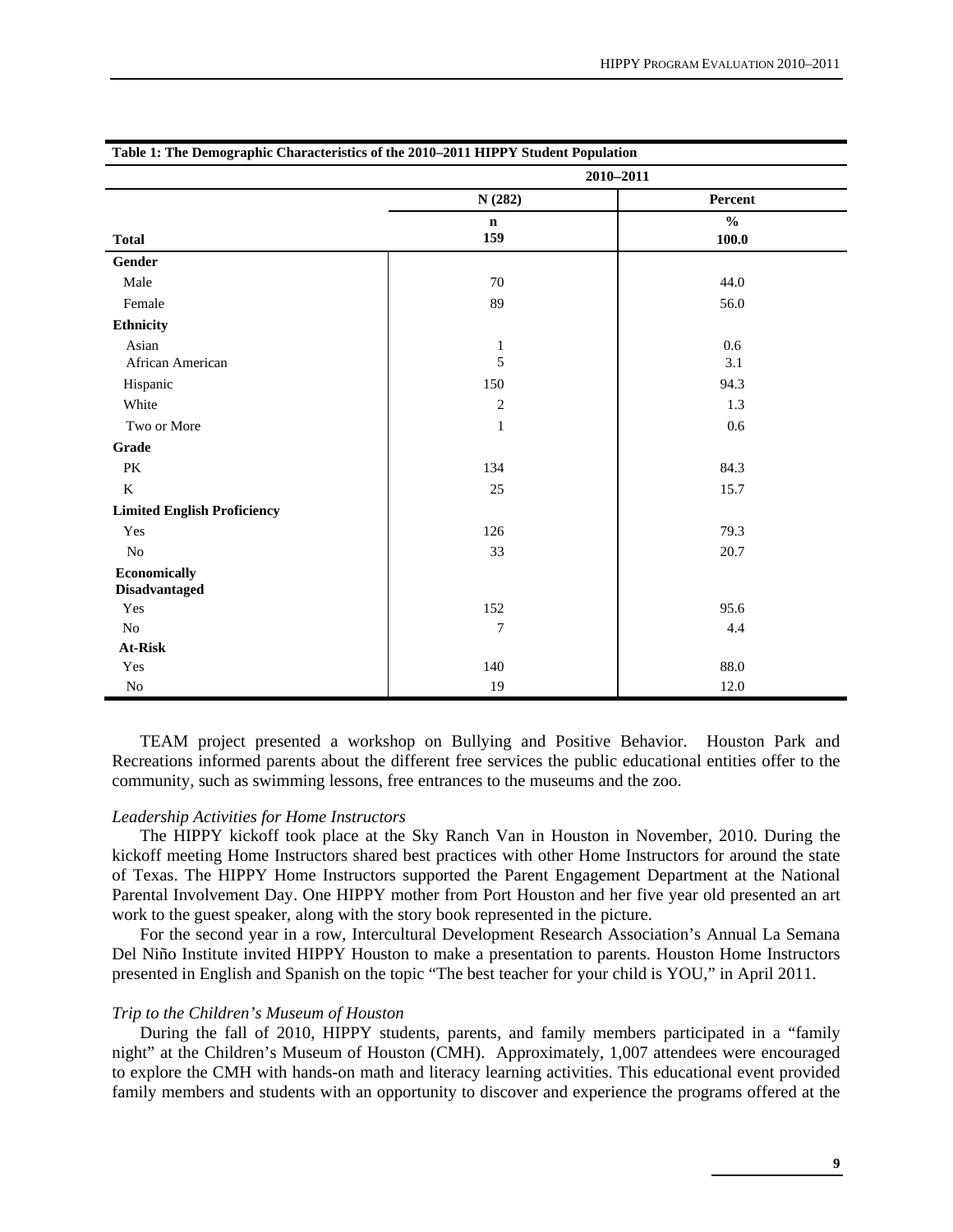museum. Parents were also given information on how they can visit again with their families. This event was provided at no charge for parents. Funding for this event was provided by the Children's Museum of Houston and the Neighborhood Centers.

## *End of Year HIPPY Meeting*

On May 19, 2011, the HISD Parent Engagement Department hosted the end-of-year meeting for over 1,300 HIPPY students, parents, and their family members. The guest speaker for the event was HISD's Assistant Superintendent of School Support Services Dr. Martha Salazar-Zamora. Principals and/or their representatives from all twelve HISD HIPPY schools recognized the achievements of the parents and children from their respective campuses. Each family participating in the HIPPY program was given a certificate of completion. This annual event provides the parents and the children with a sense of accomplishment for their hard work throughout the school year. Refreshments and entertainment for this event was provided through support from National Council of Jewish Women, YMCA, Museum of Fine Arts Houston, Farias Early Childhood Center, El show de "Teresita", Winter Pediatric Therapy, Houston Area Women's Center, Houston Community College, Girl Scouts, Houston Public Library, and AmeriCorps. All the parents and students of the HIPPY program participated by printing and cutting their hands and decorating them with messages, photos and colors that serves as part of the decoration for the event.

# **How did HISD students who participated in HIPPY perform on standardized tests and assessments?**

**Table 2** presents the mean normal curve equivalents (NCEs) of students who participated in HISD HIPPY during the 2009−2010 and the 2010−2011 academic years. The test performance of both student groups was presented to demonstrate program impact over time. Additional analysis included the gradelevel comparisons of HISD HIPPY students to all students districtwide on the spring 2011 Aprenda 3 reading and math subtests.

The Aprenda 3 results show that the 2010−2011 HISD HIPPY students tested at kindergarten outperformed all HISD kindergarten students on the reading subtest in 2011 by 12 NCEs. To demonstrate trends in performance, the 2009–2010 HISD HIPPY student group also exceeded districtwide performance by two NCEs on the reading subtest. The 2010–2011 HIPPY student group outperformed the district by eight NCEs on the 2011 Aprenda 3 math subtest. However, the 2009–2010 HISD HIPPY students tested at kindergarten matched the district performance of 70 NCEs on the 2011 Aprenda 3 math subtest. The 2010–2011 HIPPY students tested at first grade was less than 5; therefore, Aprenda 3 results were not reported. However, test results of the 2009–2010 HISD HIPPY students tested at first grade reveal that HISD HIPPY students outperformed all HISD students by five NCEs on the reading and by two NCEs on the math Aprenda 3 subtests.

The Tejas LEE assessment results are presented in **Table 3** (see page 11). In 2011, 76.4 percent of the HIPPY kindergarten students scored developed at the beginning of the year (BOY) and 100 percent

|       | Reading and Math Subtests                      |            |                                                 |                        |                                    |             |
|-------|------------------------------------------------|------------|-------------------------------------------------|------------------------|------------------------------------|-------------|
|       |                                                |            |                                                 | 2011 Aprenda 3 Results |                                    |             |
|       | 2009-2010 HIPPY<br>Student Sample <sup>†</sup> |            | 2010–2011 HIPPY<br>Student Sample <sup>††</sup> |                        | <b>All HISD</b><br><b>Students</b> |             |
|       | Read                                           | Math       | Read                                            | Math                   | Read                               | <b>Math</b> |
| Grade | <b>NCE</b>                                     | <b>NCE</b> | <b>NCE</b>                                      | <b>NCE</b>             | <b>NCE</b>                         | <b>NCE</b>  |
| K     | 65                                             | 70         | 75                                              | 78                     | 63                                 | 70          |
| First |                                                | 77         | ∗                                               | $\ast$                 | 78                                 | 75          |

Table 2. Mean NCE of 2009–2010 and 2010–2011 HISD HIPPY Participants on the 2011 Aprenda 3 Reading and Math Subtests

**†** 2009–2010 Kindergarten= 79, First=15 **††**2010–2011 Kindergarten= 18

\* Data are not reported because less than five students were tested.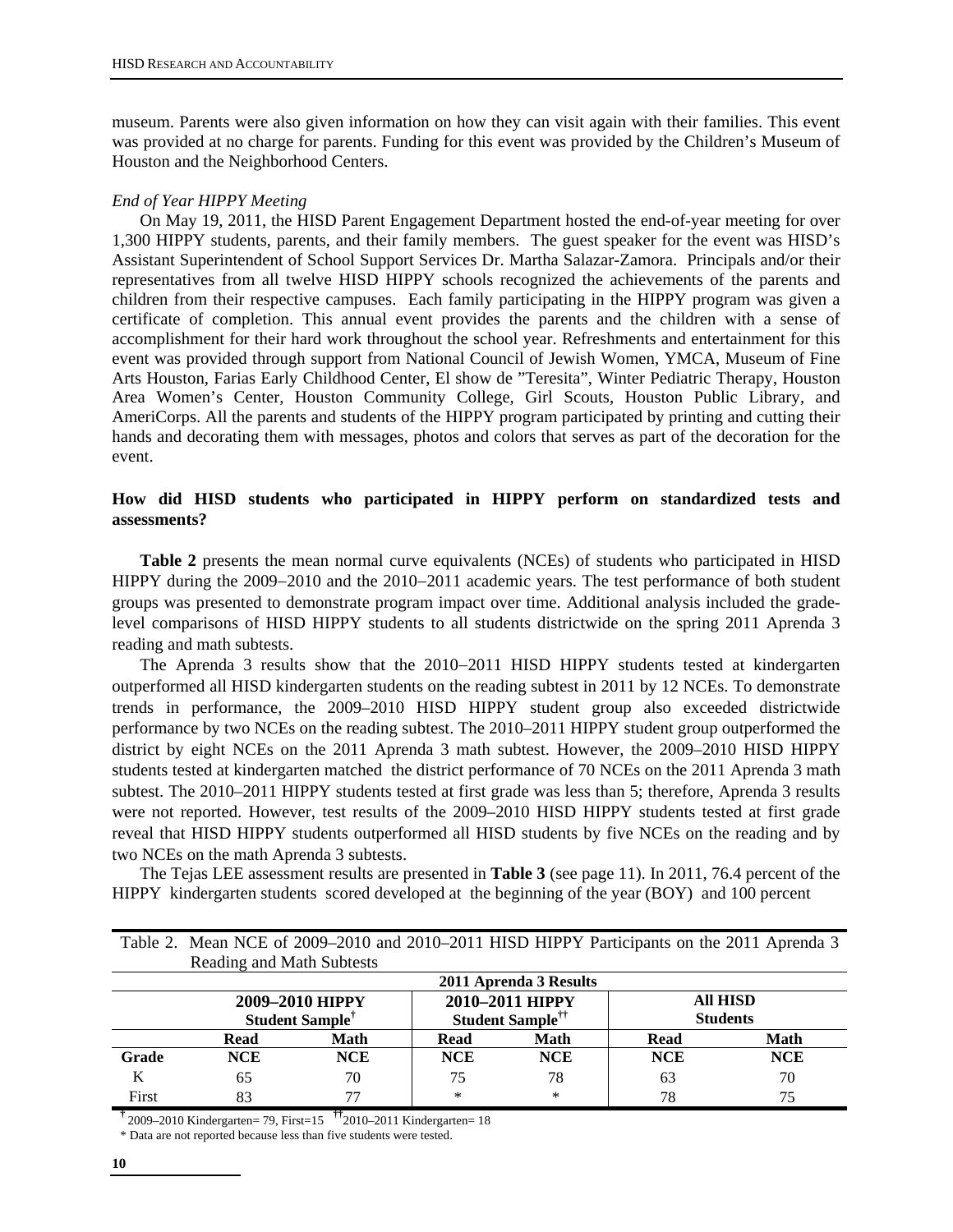| Table 3. Beginning and End of the Year Results of 2010–2011 HIPPY Participants on the 2011 Tejas LEE |                                       |             |                                      |             |  |
|------------------------------------------------------------------------------------------------------|---------------------------------------|-------------|--------------------------------------|-------------|--|
|                                                                                                      | <b>Inventory 2 (Identify Letters)</b> |             | <b>Inventory 6 (Identify Sounds)</b> |             |  |
|                                                                                                      | <b>BOY</b>                            | EOY         | <b>BOY</b>                           | EOY         |  |
| Group                                                                                                | % Developed                           | % Developed | % Developed                          | % Developed |  |
| <b>HIPPY</b>                                                                                         | 76.4                                  | 100.0       | 70.6                                 | 100.0       |  |
| <b>HISD</b>                                                                                          | 53.7                                  | 95.3        | 58.9                                 | 96.8        |  |

scored 'developed' at the end of the year (EOY) on the Inventory 2 (identify letters). Approximately, 54 percent of kindergartners district wide scored 'developed' at BOY and 95.3 percent scored 'developed' at EOY on the Inventory 2 (identify letters). On Inventory 6 (identify initial sounds), 70.6 percent of the HIPPY kindergarten students scored 'developed' at BOY, while 58.9 percent of kindergartners district wide scored 'developed' at BOY. At the EOY, 100 percent of HIPPY kindergarten students scored 'developed' and 96.8 percent of HISD kindergartners scored 'developed' on Inventory 6 (identify initial sounds).

# **How has parental involvement in the home and school increased as a result of participation in the HISD HIPPY program?**

To assess the level of involvement for parent participants in the HIPPY program during the 2010– 2011 school year, parents were asked to complete a survey both prior to (pre-survey) and after participating in the HIPPY program (post-survey). The survey contained fourteen Likert-scale questions about parental involvement in the home, at school, and interaction with school staff.

Four of the fourteen Likert-type questions included on the survey were items related to literacy activities performed in the home. The responses are presented in **Figures 2** through **5** (see page 12). A four-point Likert scale was used as a format for these home literacy activities questions: "Never"  $= 1$ , "Once or Twice a Year" = 2, "Almost Every Month" = 3, and "More than Once per Week" = 4.

#### *Home Literacy*

 *"How often do you read to your child?"* At pre-survey, 7.6 percent of parents indicated that they never read to their child, while 9.6 percent indicated that they participated in this activity at least once or twice a year (see **Figure 2,** page 12**)**. By post-survey, 1.4 percent of the parents indicated that they read to their child at least once or twice a year. The percentage of parents who reported reading to their child almost every month decreased from 21.6 percent prior to participating in the HIPPY program to 9.8 percent on the post-survey. However, the percentage of parents who reported reading to their child more than once a week increased from 61.2 percent prior to participating in the HIPPY program to 88.8 percent on the post-survey.

 *"How often do you encourage your child to read or look at books, signs or labels?"* The response rates are displayed in **Figure 3** (page 12). At pre-survey, 11.5 percent of parents indicated that they never encouraged their child to read or look at books, signs or labels, while 60.5 percent indicated that they participated in this activity more than once per week. By post-survey, none of the parents indicated that they never encouraged their children to read or look at books, signs or labels, while 84.9 percent indicated that they participated in this activity more than once per week. The percentage of parents who reported participating in this activity more than once per week increased by 24.4 percentage points from presurvey to post-survey.

 *"How often do you play games at home with your child to teach him/her new things?"* At pre-survey, 6.1 percent of parents indicated that they never play games at home with their child, while 10.5 percent indicated that they engaged in these types of activities once or twice a year. By post-survey, 99.5 percent of the parents indicated that they play games at home with their child at least once or twice a year, almost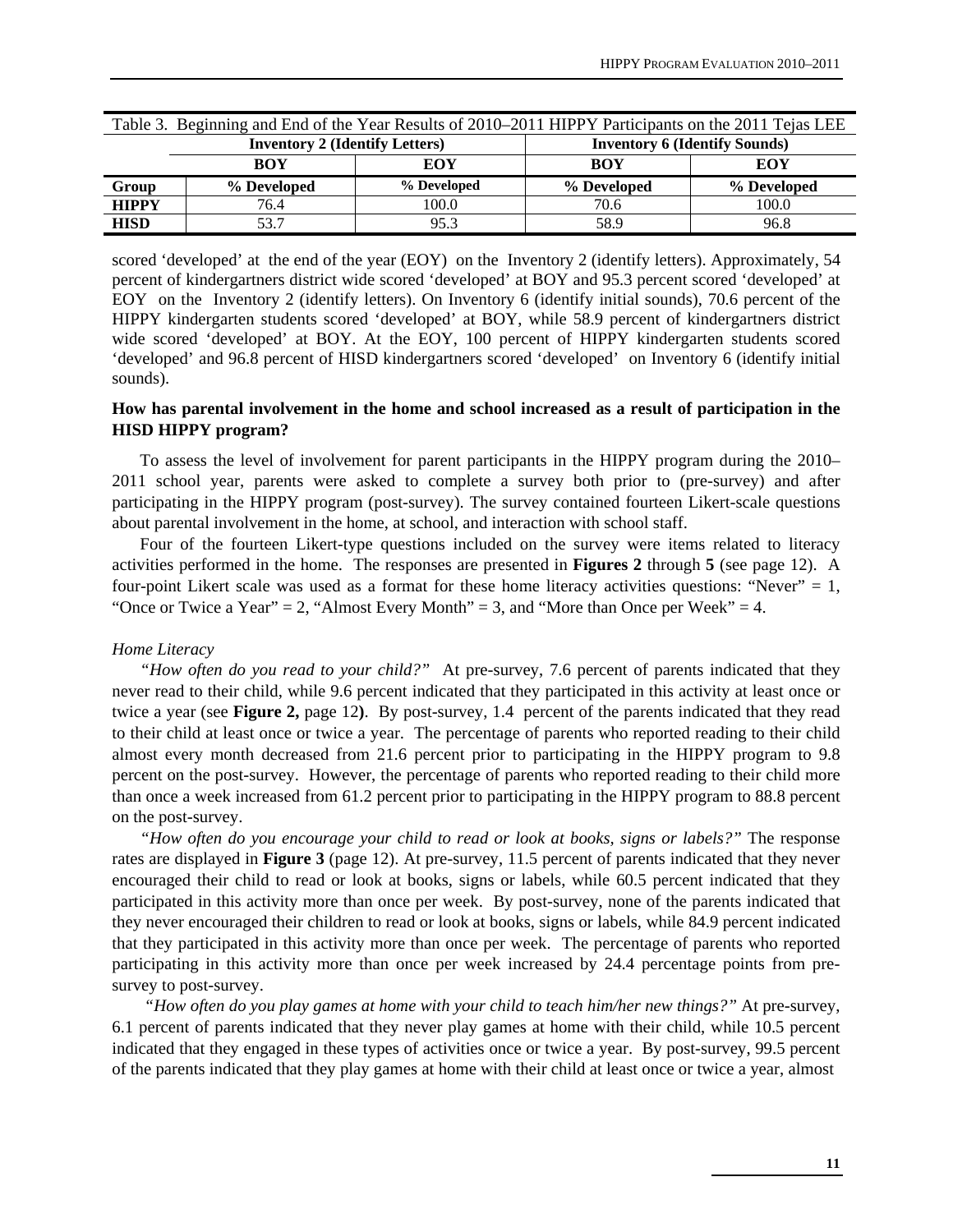

#### Figure 2. "How often do you read to your child?"

every month, or more than once per week (see **Figure 4,** page 13). The percentage of parents who reported that they play games at home with their child more than once per week increased from 59.5 percent prior to participating in the HIPPY program to 86.5 percent at the end of the program.

 "*How often do you take your child to the library?"*Prior to the start of the program, nearly half (49.6 percent) of the parents reported that they never took their children to the library, while 19.6 percent of the parents reported taking their children to the library at least once or twice a year (see **Figure 5,** page 13). By the end of the program, 15.8 percent of parents reported that they never took their children to the library, while 26.5 percent reported taking their children to the library at least once or twice a year. The percentage of parents who reported taking their children to the library almost every month increased 10.8 percentage points from prior to participating in the HIPPY program to the end of the program.

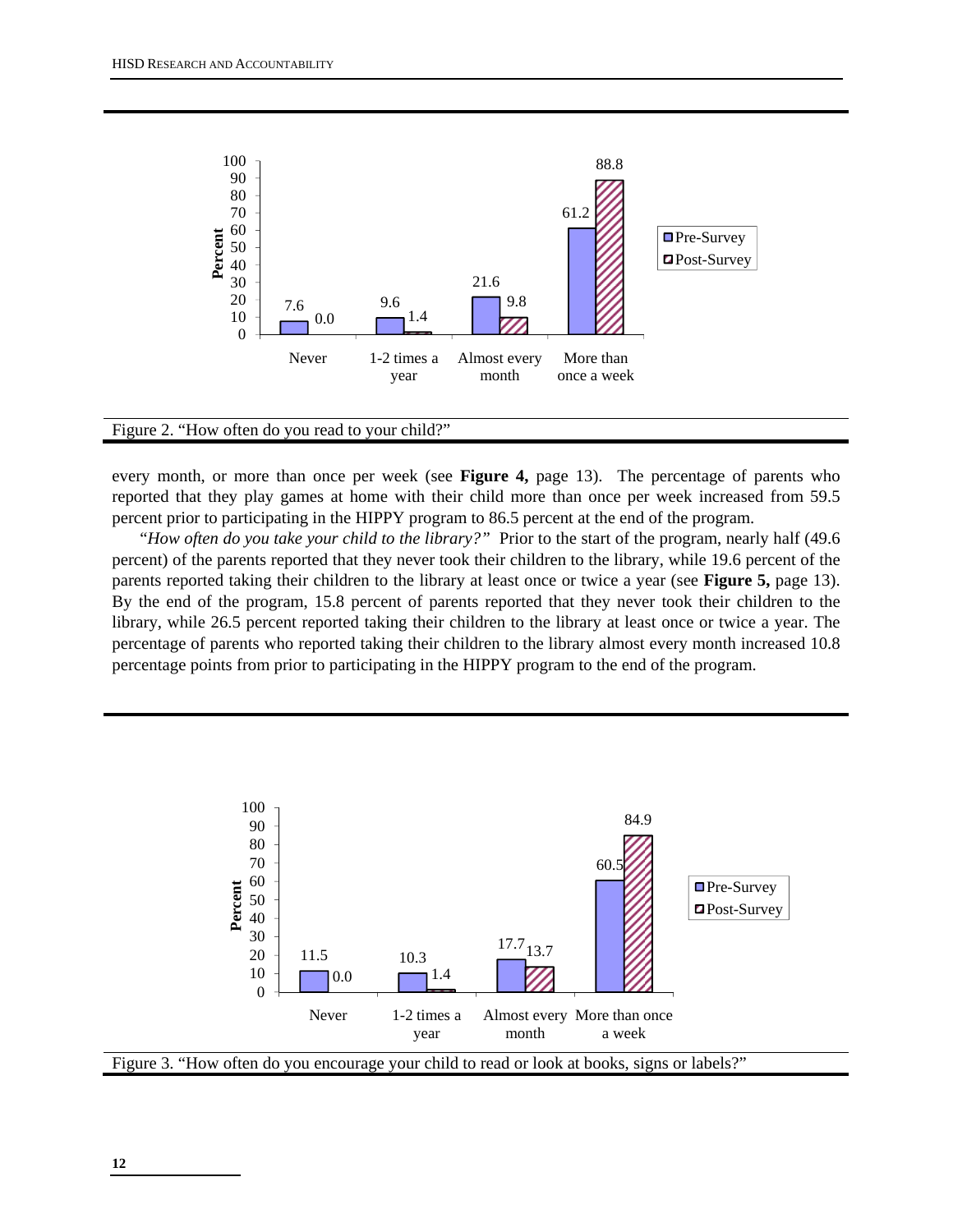

Figure 4. How often do you play games at home with your child to teach him/her new things?

#### *School Involvement and Interaction with School Staff*

Twenty-three of the twenty-nine Likert-type questions included on the survey were items related to parental involvement in the school and interaction with the school staff. A four-point Likert scale was used as a format for these questions: "Never" = 1, "A Few Times a Year" = 2, "Monthly or More" = 3, and "Weekly or more" = 4. Some of the key results from the pre- and post-surveys are presented in **Table 6** (see page 14)**.** Parents were asked whether they attended parent-teacher conferences. The data show that prior to participating in the program, 38.4 percent of the parents reported never attending a parent-teacher conference. However, after participating in the program, only 8.1 percent of parents reported never attending a parent-teacher conference.



Figure 5. How often do you take your child to the library?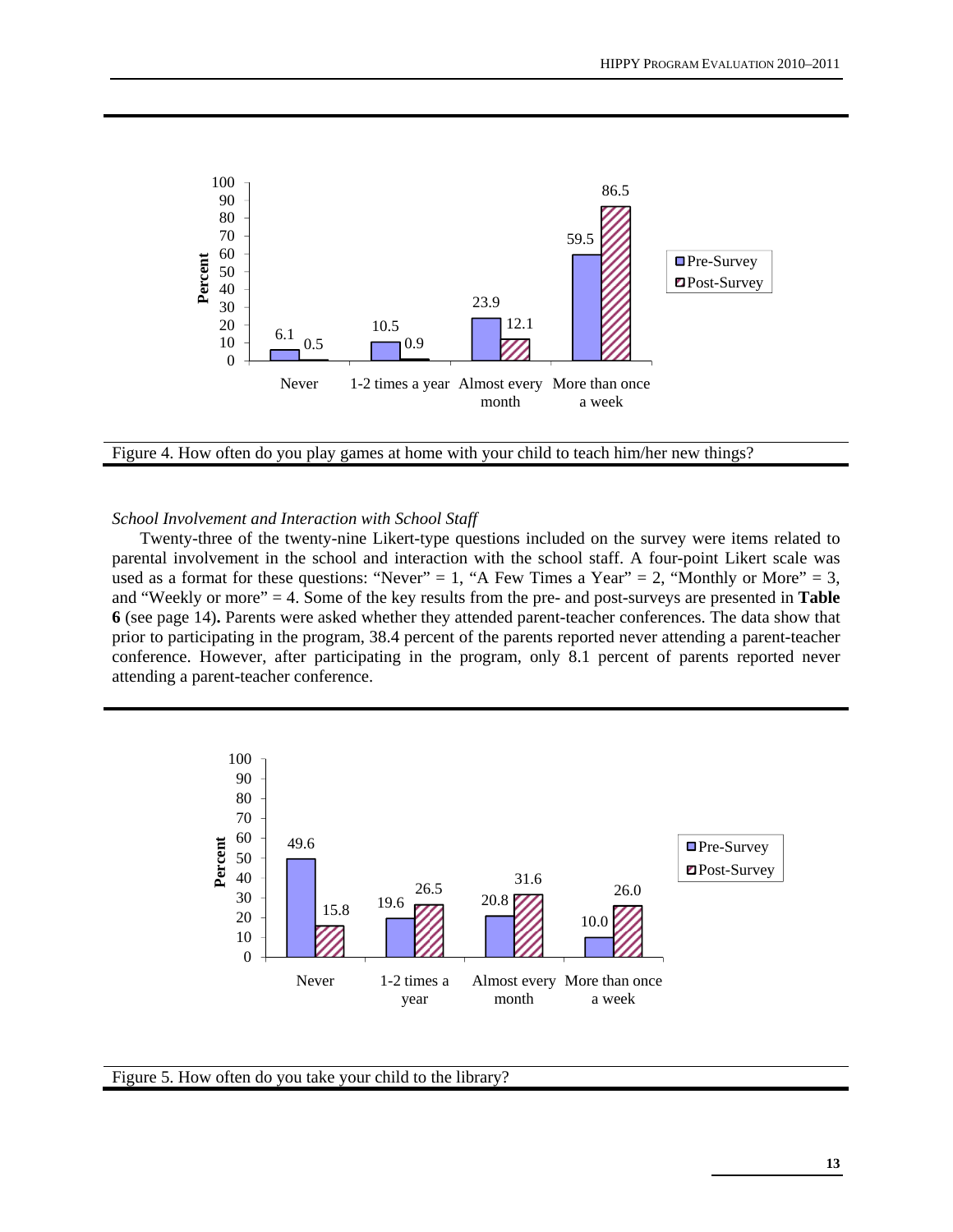|                                                        |      |     |       | A Few   |         |           |
|--------------------------------------------------------|------|-----|-------|---------|---------|-----------|
|                                                        |      |     |       | Times a | Monthly | Weekly or |
|                                                        |      | N   | Never | Year    | or More | More      |
| How often have you called your child's                 | Pre  | 180 | 48.9  | 8.3     | 14.4    | 28.3      |
| teacher?                                               | Post | 180 | 17.2  | 20.0    | 27.2    | 35.6      |
| How often have you visited your child's                | Pre  | 167 | 50.9  | 19.8    | 14.4    | 15.0      |
| school for a special event (such as a book<br>$fair$ ? | Post | 172 | 12.8  | 36.6    | 27.9    | 22.7      |
| In the past year, how often have you attended          | Pre  | 170 | 33.5  | 23.5    | 23.5    | 19.4      |
| meetings of the PTA or PTO?                            | Post | 174 | 6.3   | 35.1    | 32.8    | 25.9      |
| How often have you attended parent-teacher             | Pre  | 172 | 38.4  | 20.9    | 23.3    | 17.4      |
| conferences?                                           | Post | 172 | 8.1   | 38.4    | 33.7    | 19.8      |
|                                                        |      |     |       |         |         |           |
| How often have you been invited to your                | Pre  | 170 | 44.7  | 17.6    | 18.2    | 19.4      |
| child's school for a special event?                    | Post | 178 | 12.4  | 21.3    | 34.3    | 32.0      |

#### Table 6. Response Rates to School Involvement and Interaction with School Staff Questions on Pre and Post Parental Involvement Surveys, 2010−2011

The percentage of parents who reported having never called their child's teacher decreased from 48.9 percent prior to participating in the program to 17.2 percent after participating in the program. Conversely, the percentage of parents who reported having called their child's teacher a few times a year increased from 8.3 percent prior to participating in the program to 20.0 percent after participating in the program.

On the pre-survey, 44.7 percent of parents reported never having been invited to their child's school for a special event. On the post-survey, however, only 12.4 percent reported that they had never been invited to their child's school for a special event. Prior to participating in the program, 23.5 percent of parents reported monthly or more attendance at PTA/PTO monthly meeting. After participating in the program, 32.8 percent of parents reported monthly or more attendance at PTA/PTO meeting.

#### **Discussion**

HIPPY is a home-based, family-focused program that helps parents from disadvantaged backgrounds provide educational enrichment for their three, four, and five-year old children**.** Overall, Aprenda 3 results show that the 2010–2011 HISD HIPPY students tested at kindergarten outperformed all HISD kindergarten students on the reading and math subtests in 2011. The 2009–2010 HISD HIPPY kindergarten student group also exceeded districtwide performance on 2011 Aprenda 3 reading subtest and matched districtwide results on the 2011 math subtest. Test results of the 2009–2010 HISD HIPPY students tested at first grade revealed that these participants outperformed all HISD students on the 2011 reading and math Aprenda 3 subtests. In 2011, the large majority of HIPPY students scored 'developed' at the beginning of the year (BOY) and all students scored 'developed' at the end of the year (EOY) on Inventory 6 (identify initial sounds) and Inventory 2 (identify letters).

The HIPPY program is designed to actively engage parents, particularly those from disadvantaged backgrounds, in their child's education during the preschool years and help prepare them for success in school. During the 2010−2011 school year, parents were provided with additional enrichment activities that encouraged more engagement in their child's school, community, and the process of learning. In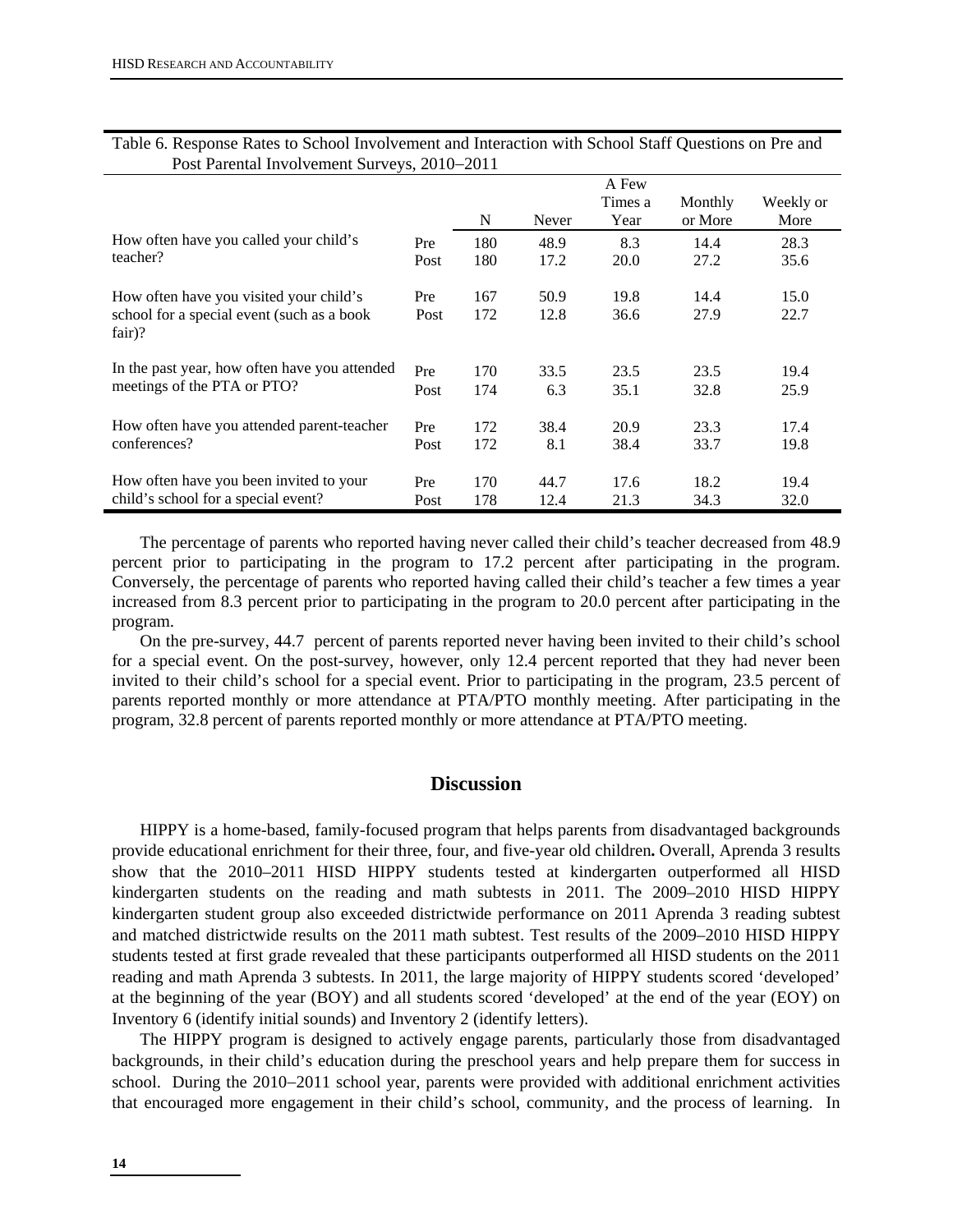addition, results from a parent involvement survey suggest the participation in the HISD HIPPY program increased frequency of parental involvement in various literacy activities at home, as well as, attendance at school functions.

# **Recommendations**

- 1. The vast majority of HISD HIPPY students are enrolled in prekindergarten programs. Consequently, there is limited standardized assessment and test data available on HISD HIPPY students. Continued identification and tracking of student performance longitudinally will provide more information on the long-term impact of the program on student achievement as students are promoted and tested on norm-referenced and state-mandated tests.
- 2. Due to positive academic achievement outcomes of HISD HIPPY students, the district should consider continued support for the HIPPY program. The program administration should consider expanding the program to reach a higher proportion of students in all ethnic groups.